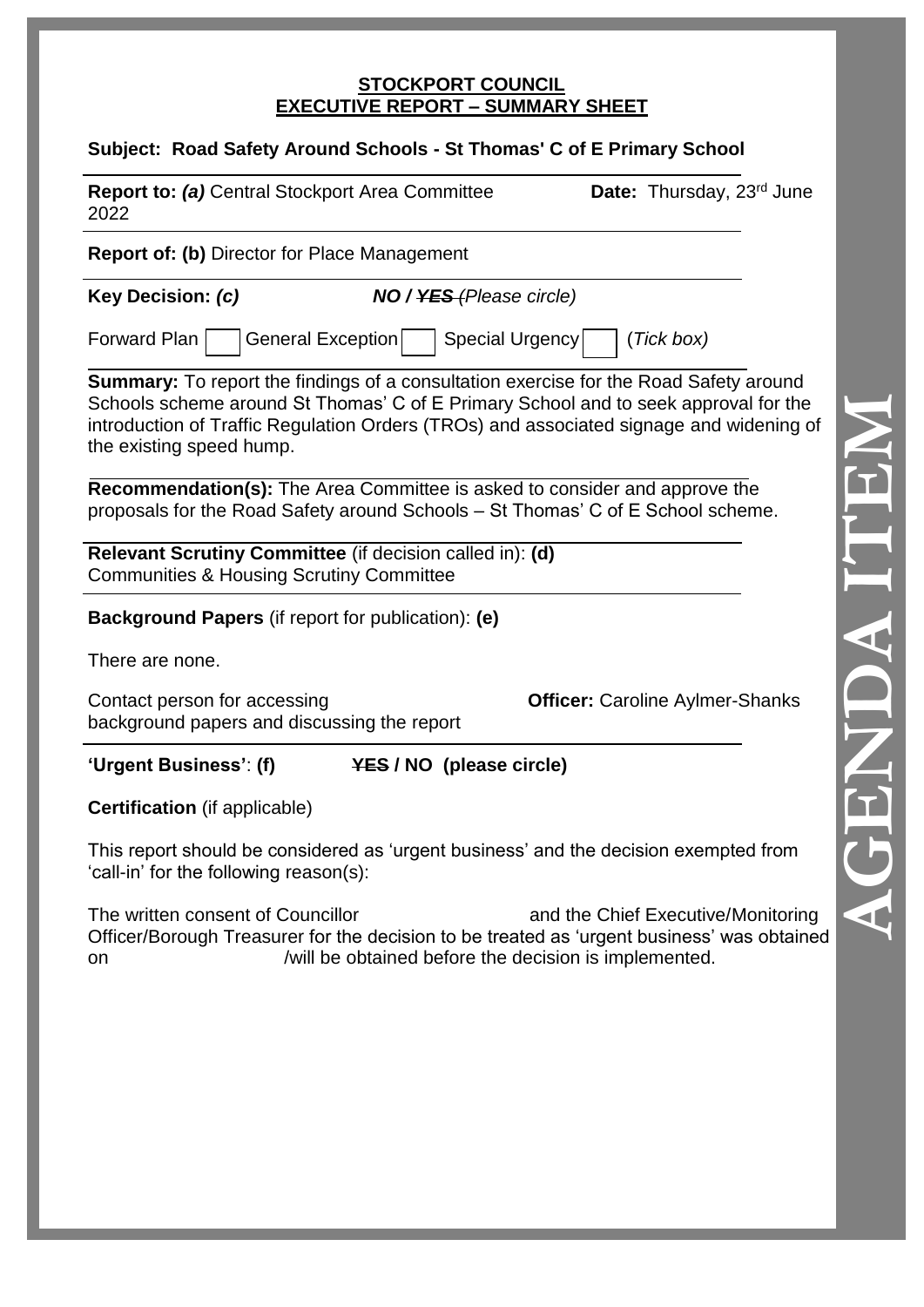### **Road Safety Around Schools - St Thomas' C of E Primary School**

Report of the Corporate Director for Place Management & Regeneration

### **1. INTRODUCTION AND PURPOSE OF REPORT**

1.1 To report the findings of a consultation exercise for the Road Safety around Schools scheme around St Thomas' C of E Primary School and to seek approval for the introduction of Traffic Regulation Orders (TROs) and widening of an existing speed hump.

### **2. BACKGROUND**

- 2.1. The Council's overall strategic transport ambition is to increase the number of children walking or cycling to school. In order for this to be achieved, it is important that there are safe route options for children and their families.
- 2.2 To support this ambition, Traffic Services have been working to tackle key concerns which have been raised by schools, residents and local Members. Site investigations have been undertaken to review the operation outside each school and the surrounding roads.

### **3. PROPOSALS**

- 3.1. To improve pedestrian access to the school, encourage lower vehicular speeds on approach to the school and reduce the impact of inconsiderate parking, Traffic Services consulted with the residents and road users likely to be affected with the proposals shown on Drawing No. 0305/27/ST/001 Rev A.
- 3.2. The proposals include:
	- Relocation of the existing school 20mph zone signage at the eastern end of Marriott Street to improve visibility;
	- Relocation of the existing school 20mph zone signage to the western end of Marriott Street to extend the area covered; and
	- Widening of the existing speed cushion on Marriott Street to provide an uncontrolled crossing point; and
	- Introduction of 'No Loading at Times Shown' restrictions on Marriott Street to align with the 'No Waiting at Times Shown' restrictions.

### **4. LEGAL POSITION/IMPLICATIONS**

4.1. The Traffic Management Orders would be made under Section 1 of the Road Traffic Regulation Act 1984. The Council is required by the Local Authorities Traffic Order (Procedure) (England and Wales) Regulations 1996 to give notice of its intention to make a Traffic Order (by publishing a draft traffic order). These regulations also require the Council to consider any representations received as a result of publishing the draft Order.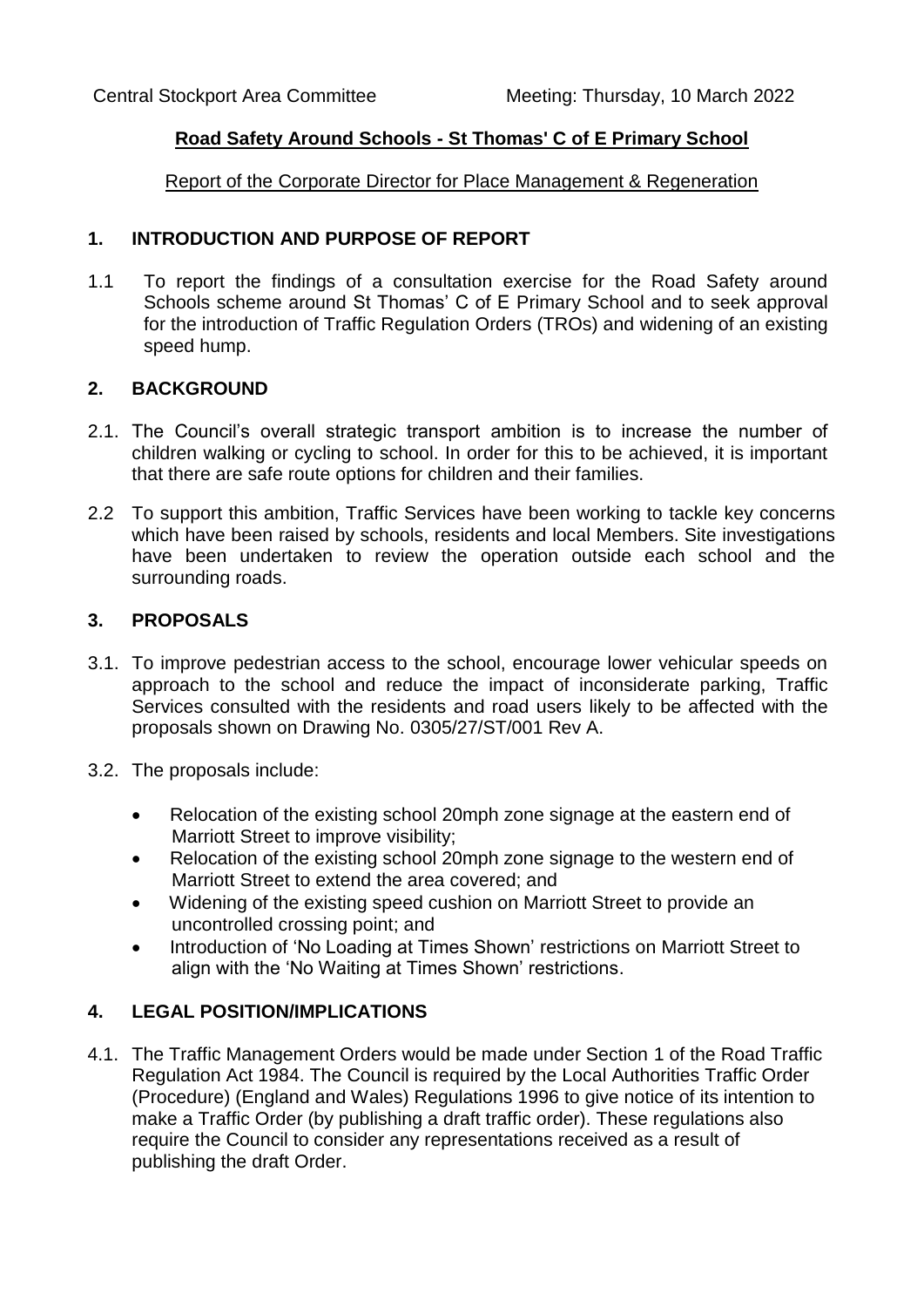## **5. CONSIDERATION OF ALTERNATIVE SOLUTIONS**

5.1. No other alternatives were considered

## **6. CONSULTATION**

- 6.1. The Local Ward Councillors have been consulted and no adverse comments were received.
- 6.2. A total of 40 letters, with freepost return envelopes, were delivered and 9 on-street notices were placed on lighting columns in proximity to the proposed works. The letter and on-street notices provided a link to the 'have your say' webpage [\(www.stockport.gov.uk/haveyoursay\)](http://www.stockport.gov.uk/haveyoursay) where information was posted about the proposed scheme along with a copy of the proposal drawings to enable residents to provide feedback online. Additional hard copies of the survey could have been requested by contacting [SchoolRoadSafety@stockport.gov.uk](mailto:SchoolRoadSafety@stockport.gov.uk) but no such requests were received.
- 6.3. As part of the consultation we received 0 written replies (0%) and 0 online response.
- 6.4. Whilst there were no responses received as part of the consultation it is considered that the proposed measures will improve pedestrian access to the school and reduce inconsiderate parking. It is therefore recommended that the measures are implemented with a minor amendment to several TROs as described below.
- 6.5. In order to streamline the TROs in use across SMBC it is proposed to amend the 'No Loading Monday to Friday 8:30-9:30am and 2:30-4pm' restrictions to match an existing TRO with reduced loading restrictions: 'No Loading Monday to Friday 8:15- 9:15am and 2:45-3:45pm'. The school currently starts at 8:55am and finishes at 3pm so these amended restrictions are still considered to be appropriate.
- 6.6. It is also proposed to amend the times of the existing 'No Waiting Monday-Saturday 8am-6:30pm' and 'Limited Waiting 1 Hour Monday to Saturday 8am-6:30pm No Return within 1 Hour' to align with the times of the Pay & Display bays on St Thomas Place, and other nearby streets, which are in effect Monday – Saturday 8am-6pm. This will lead to a reduction in the times covered by the parking restrictions and will improve consistency in the parking restrictions within the immediate vicinity of the school.
- 6.7. The TROs along Marriott Street, St Thomas Place and Chadwick Street are therefore proposed to be revoked and advertised to include the amendments described above. These amendments have been included within the TRO schedule set out in Appendix A and shown on Drawing No 0305/27/ST/002 Rev A.

### **7. FINANCIAL IMPLICATIONS**

7.1. The scheme will be funded from the Road Safety around Schools programme budget allocation.

### **8. TIMESCALES**

8.1. Should the proposals be approved, the scheme should be ready for implementation in winter 2022.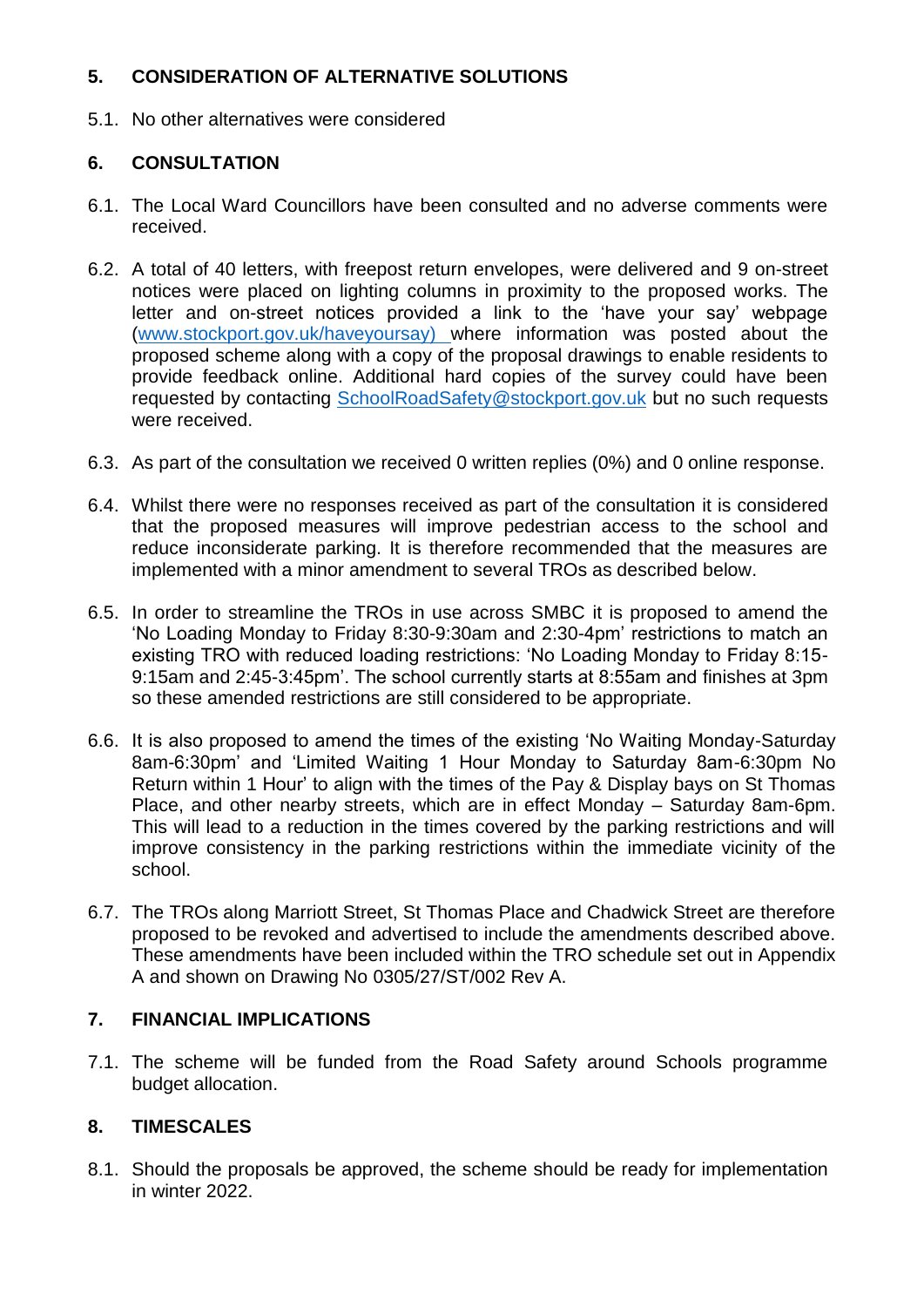## **9. EQUALITIES/COMMUNITY IMPACT ASSESSMENT**

- 9.1. Equal Opportunities
	- To provide a suitable and safer environment for pedestrians and other road users. The scheme contributes to the Council's vision statement "Promote equal life outcomes for all by tackling known inequalities across the borough of Stockport".
- 9.2. Sustainable Environment
	- To develop and sustain a healthy, safe and attractive local environment which contributes to Stockport. Stockport Council understands the responsibility it has to lead by example and help the broader community make a positive contribution to the local environment.

### **10. CONCLUSIONS AND RECOMMENDATIONS**

10.1. To consider and approve the proposals, and recommend that the Area Committee approves the legal advertising of the Traffic Regulation Orders set out within Appendix A and subject to no objections being received within 21 days from the advertisement date, the orders can be made.

### **Background Papers**

There are no background papers to this report.

Anyone wishing further information please contact Caroline Aylmer-Shanks by email on c.aylmer-shanks@stockport.gov.uk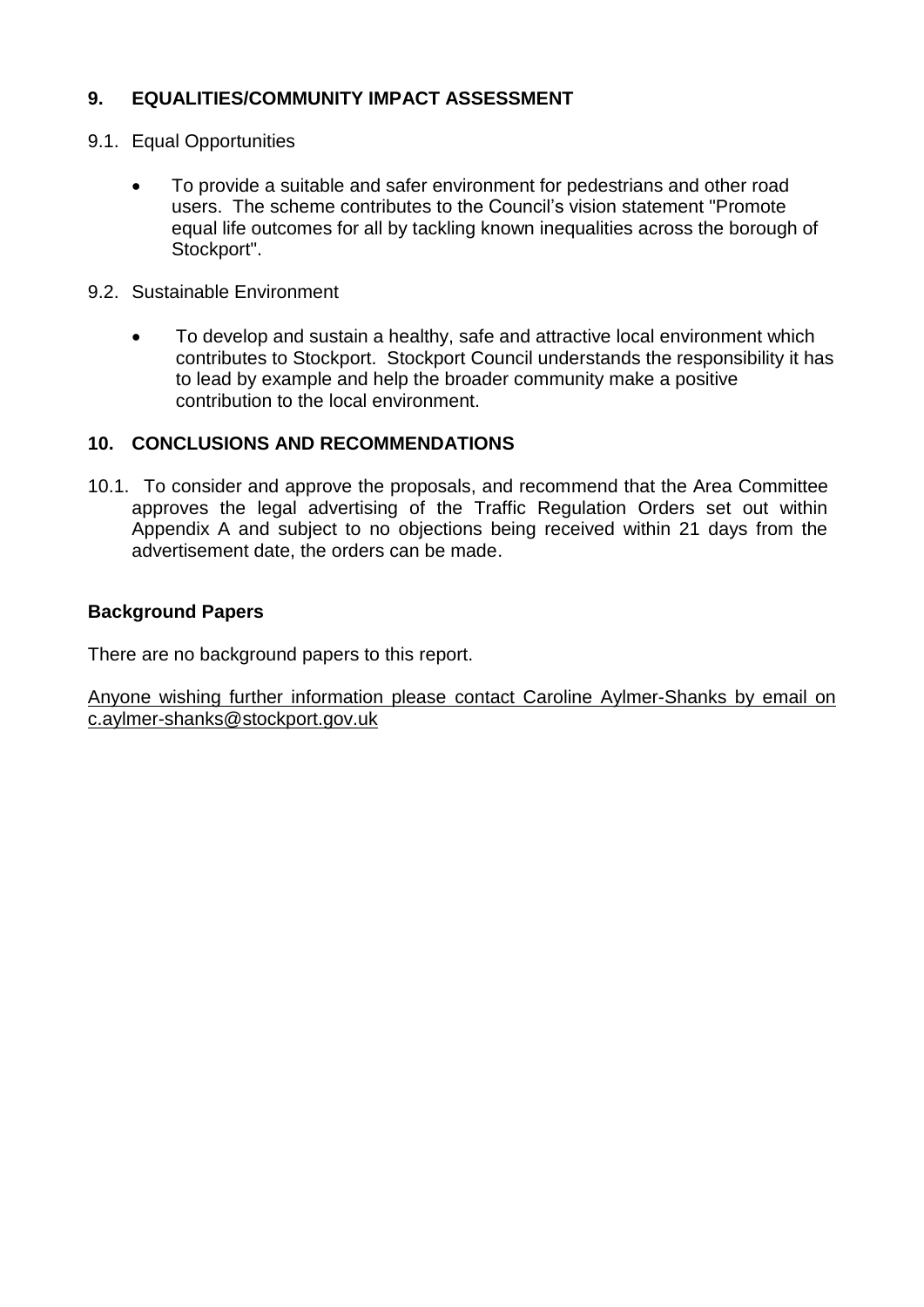# **Appendix A**

## **REVOCATION OF TROs**

Revocation of all moving and static TROs on Marriott Street and St Thomas's Place, their entire length (Grid Ref: L24, M24 & M23).

# **PROPOSED TRO SCHEDULE**

20 MPH SPEED LIMIT

| Location                                                                    | <b>Extent</b>                                                                                                                                                                                                                                                              |
|-----------------------------------------------------------------------------|----------------------------------------------------------------------------------------------------------------------------------------------------------------------------------------------------------------------------------------------------------------------------|
| <b>Marriott Street and St</b><br><b>Thomas's Place</b><br>(Both Directions) | Marriott Street from the intersection of the<br>western kerbline of Higher Hillgate to its<br>junction with St Thomas's Place, and St<br>Thomas's Place from its junction with Marriott<br>Street to the intersection of the eastern kerbline<br>of Wellington Road South. |
| <b>Chadwick Street</b><br>(Both Directions)                                 | Entire length                                                                                                                                                                                                                                                              |

## NO WAITING AT ANY TIME

| <b>Location</b>                     | <b>Extent</b>                                     |
|-------------------------------------|---------------------------------------------------|
| <b>St Thomas's Place</b>            | From the intersection of the eastern kerbline of  |
| (Northern Side)                     | Wellington Road South for a distance of 15        |
|                                     | metres in a north-easterly direction.             |
| <b>St Thomas's Place</b>            | From a point 7 metres south-west of the           |
| (Northern Side)                     | intersection of the western kerbline of the       |
|                                     | Wellington House access road to a point 4         |
|                                     | metres north-east of the eastern kerbline of the  |
|                                     | Wellington House access road.                     |
| <b>St Thomas's Place</b>            | From a point 5.5 metres south-west of the         |
| (Northern Side) and Marriott        | intersection of the western kerbline of the Mac   |
| <b>Street (Western and Northern</b> | Court access road to a point 7.5m north-east of   |
| Sides)                              | the intersection of the eastern kerbline of the   |
|                                     | Mac Court access road.                            |
| <b>St Thomas's Place</b>            | From the intersection of the easterly kerbline of |
| (Southern Side)                     | Wellington Road South for a distance of 13.5      |
|                                     | metres in a north-easterly direction.             |
| <b>St Thomas's Place</b>            | From a point 5 metres south-west of the           |
| (Southern Side)                     | intersection of the western kerbline of Chadwick  |
|                                     | Street to a point 5 metres north-east of the      |
|                                     | intersection of the eastern kerbline of Chadwick  |
|                                     | Street.                                           |
| <b>St Thomas's Place</b>            | From a point 32.5 metres north-east of the        |
| (Southern Side)                     | intersection of the eastern kerbline of Chadwick  |
|                                     | Street for a distance of 12.5 metres in a north-  |
|                                     | easterly direction.                               |
| <b>Marriott Street</b>              | From the intersection of the western kerbline of  |
| (Northern Side)                     | Higher Hillgate for a distance of 109.5 metres in |
|                                     | a south-westerly direction.                       |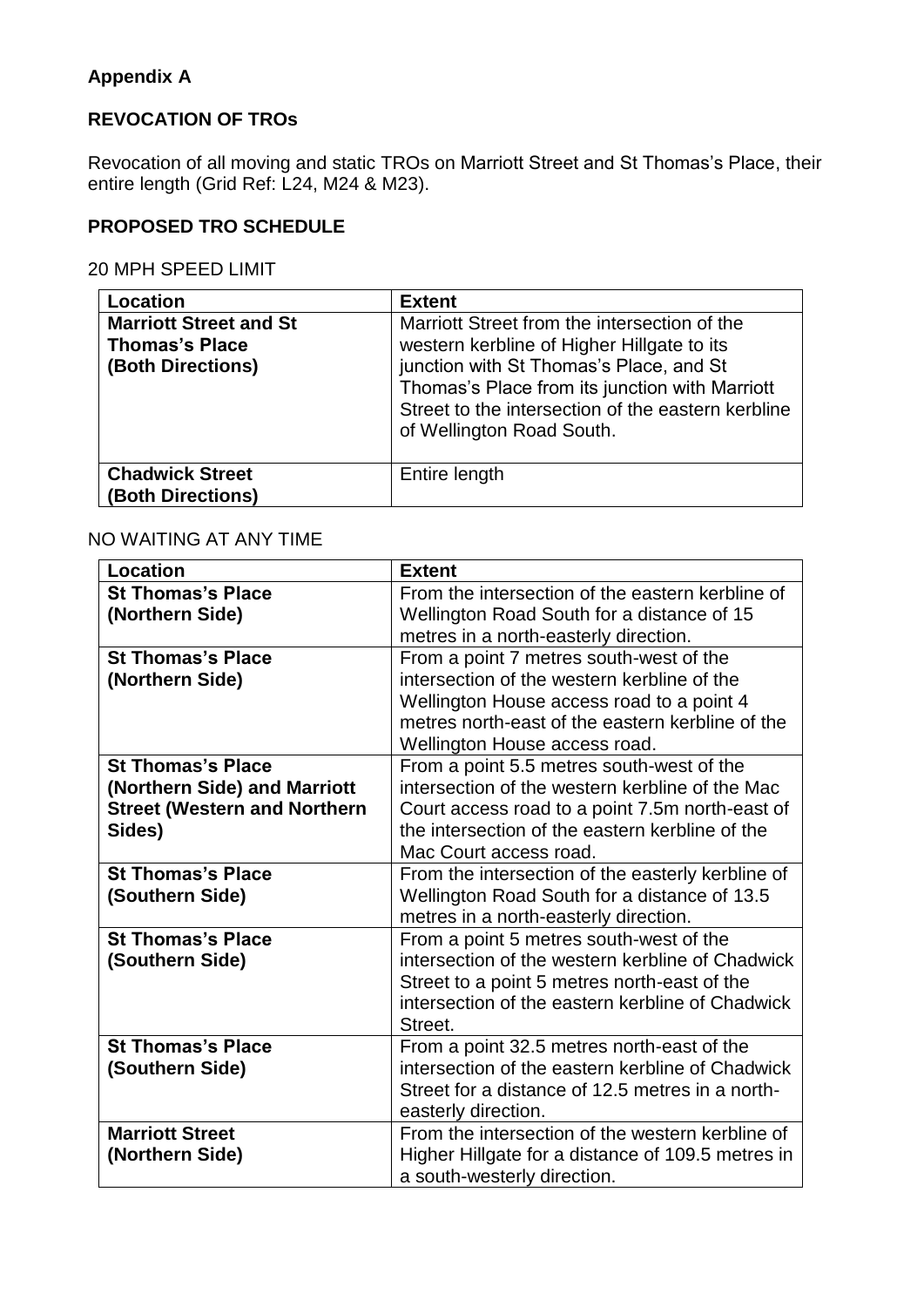NO WAITING AT ANY TIME / NO LOADING MONDAY – FRIDAY, 08:15-09:15 and 14:45–15:45

| Location                     | <b>Extent</b>                                    |
|------------------------------|--------------------------------------------------|
| <b>Marriott Street</b>       | From a point 7.5 metres north-east of the        |
| (Northern then Western Side) | intersection of the eastern kerbline of the Mac  |
|                              | Court access road in a north-easterly direction  |
|                              | along St Thomas's Place, then northerly along    |
|                              | Marriott Street, then north-easterly along       |
|                              | Marriott Street to a point 21 metres east of the |
|                              | westerly kerbline of Marriott Street.            |

### NO WAITING MONDAY – SATURDAY, 8AM-6PM

| <b>Location</b>        | <b>Extent</b>                                  |
|------------------------|------------------------------------------------|
| <b>Marriott Street</b> | From a point 11.5m south-west of the           |
| (Southern Side)        | intersection of the western kerbline of Higher |
|                        | Hillgate for a distance of 48m in a south-     |
|                        | westerly direction.                            |

#### NO WAITING MONDAY – SATURDAY 8AM-6PM / NO LOADING MONDAY – FRIDAY, 08:15-09:15 and 14:45–15:45

| Location                     | <b>Extent</b>                                  |
|------------------------------|------------------------------------------------|
| <b>Marriott Street</b>       | From a point 137 metres south-west of the      |
| (Southern then Eastern Side) | intersection of the western kerbline of Higher |
|                              | Hillgate for a distance of 47.5 metres in a    |
|                              | south-westerly and then southern direction.    |

### NO STOPPING MONDAY – FRIDAY, 8AM – 5PM ON SCHOOL KEEP CLEAR MARKINGS

| Location               | <b>Extent</b>                                        |
|------------------------|------------------------------------------------------|
| <b>Marriott Street</b> | From a point 21 metres east of the western           |
| Korthern Side)         | <b>kerbline of Marriott Street for a distance of</b> |
|                        | 25.56 metres in an easterly direction.               |